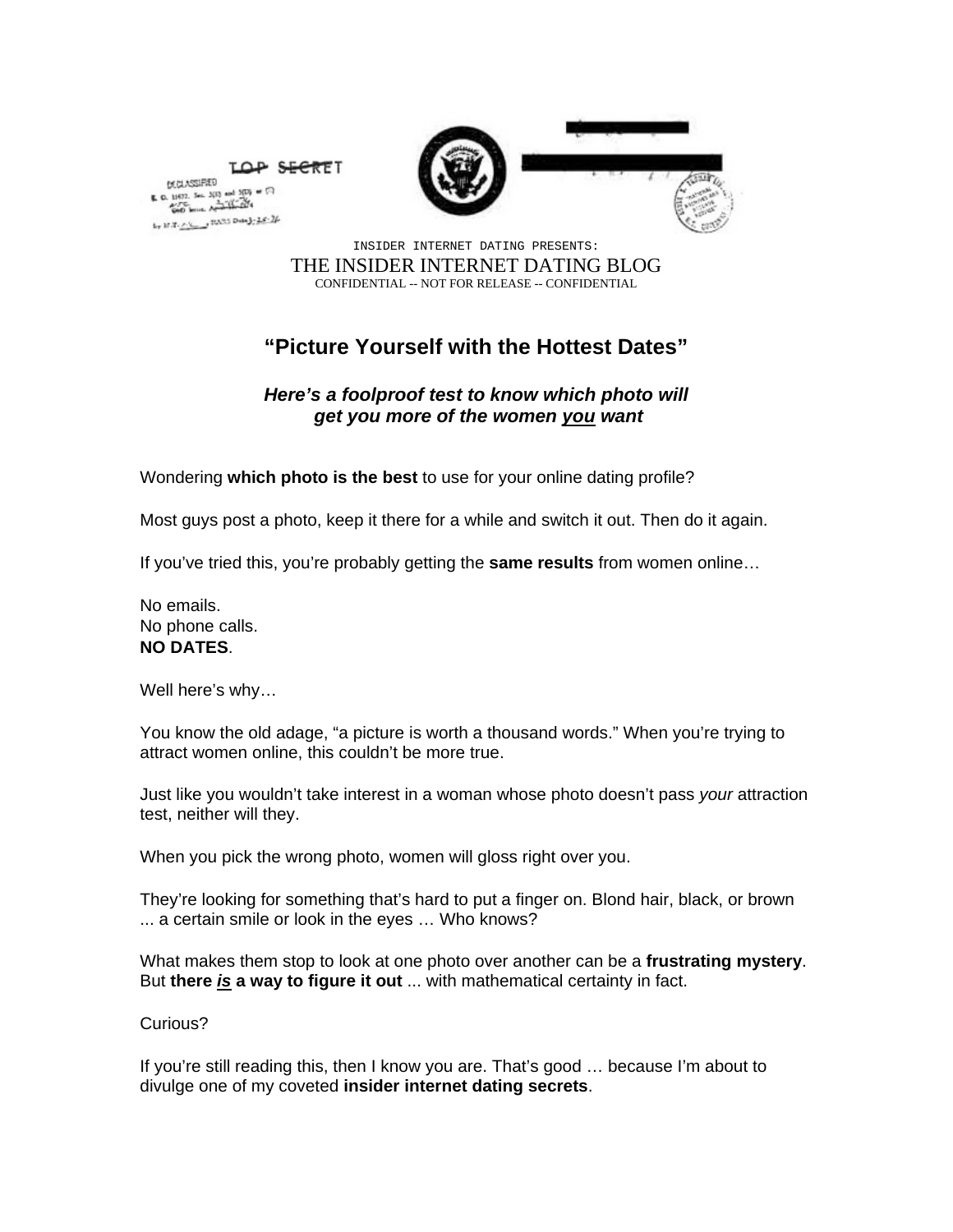Have you ever heard of Hot or Not.com? Most guys haven't. But even if they have, very few know what it can really do.

HotOrNot.com gives you a ridiculously inexpensive way to **pass the first crucial step** in online dating. That is … choosing the profile photo that will get you noticed by the women *you* want.

Here's how it works:

First, post different photos of yourself on Hot or Not.com. Then, real, live, single women – possibly hundreds – will "score" your photo on a scale of one to ten. When all the votes are in, B-I-N-G-O! You'll **know exactly which photo women were most attracted to**.

Little did I know that I already had this one "golden-boy photo" in my hands that would earn me a rating of ... are you ready? ... take a guess ... they gave it a 9.6!

Can you believe it! I hardly did myself. I mean, I've always thought that I'm fairly goodlooking, but 9.6! … WOW! … That means *actual* **women rated my photo** more attractive than 96% of the other men's photos on the site.

Let me tell you … After I figured out this photo trick, it was unbelievable … I couldn't believe how many women were emailing me. My Inbox was **chocked full** of emails from **hundreds of women**. I literally had **so many it was hard to choose!**

Oh man, was I feeling the power now! Believe me, you don't want to deny yourself this little-known, secret advantage in online dating.

Imagine … practically overnight, the number of online dating responses you get could **soar through the roof**!

Of course, the photo alone won't get you all the dates you want with the kind of women you like … that will **require additional skills** and know-how in writing your profile, emails, and making phone calls.

Still, knowing which photo will earn you the most looks is a **must-do first step**. Obviously, you have to get women to zero in on *your picture* among a sea of other photos before you can expect them to **dive deeper** into you and what you're all about.

Hot or Not.com gives you an easy, by-the-numbers way to **start off your online dating with a big advantage**.

But wait … it gets better. Not only can you figure out exactly which photo will **score the most points with women**, you'll also **see what these women look like.** That's how you'll know which photo will **attract more of the women** *you* **want**.

Now were getting somewhere, eh?

But to be perfectly honest, while I love its photo-rating system and how it gives a show and tell of who's voting, I found **too many important elements missing** … at least